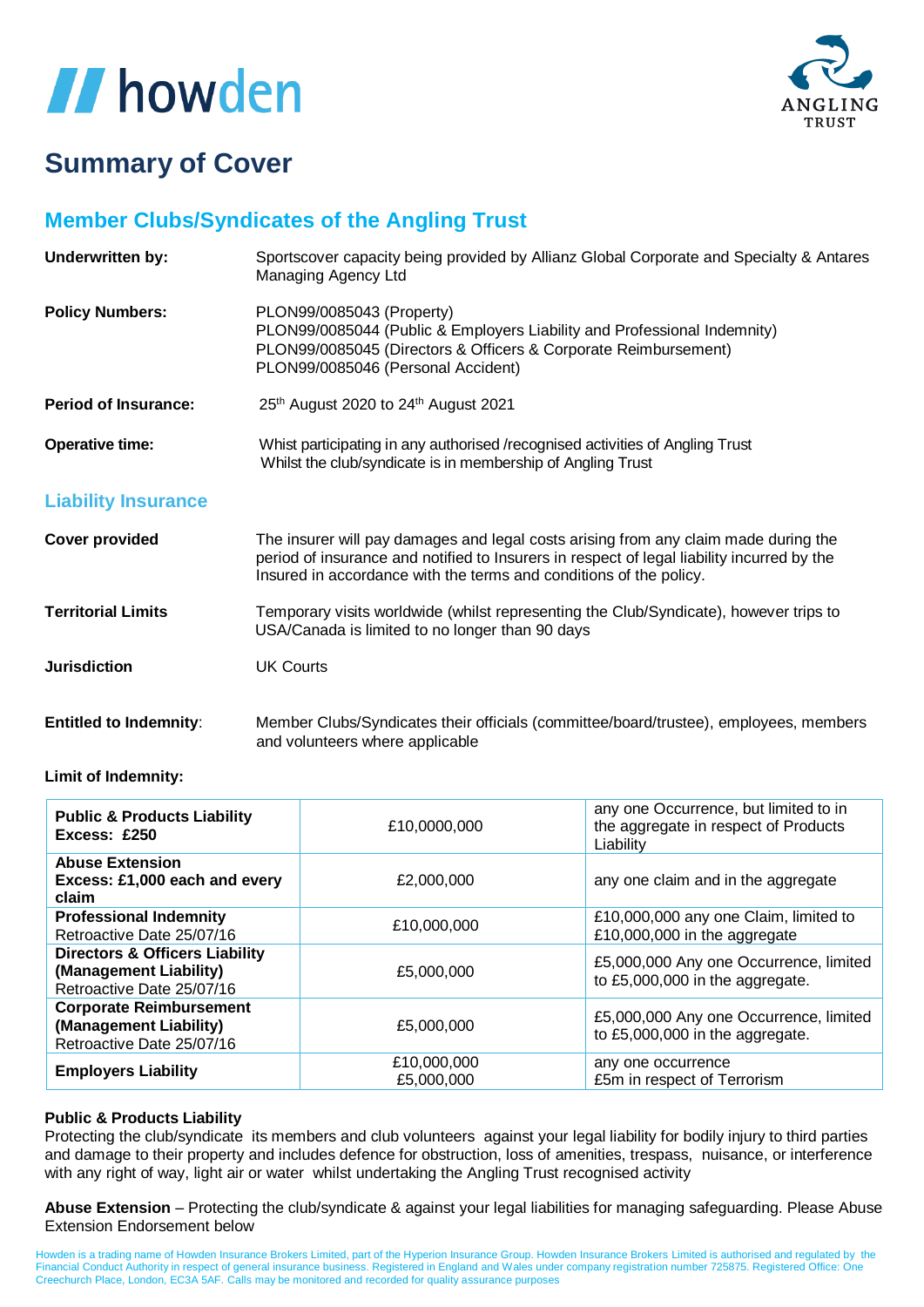

#### **Professional Indemnity**

Protecting against affiliated members if held responsible for breach of professional duty arising from negligent act error or omission of a Qualified Person arising from their Angling Trust recognised Activity. This section includes a libel and slander extension.

#### **Directors & Officers & Corporate Reimbursement Liability**

Protection for the directors, officers, senior managers, committee members and trustees against claims arising from their decisions or actions taken whilst managing the club/syndicate.

#### **Employers Liability**

Covers the club, or committee if held liable for an injury that an employee suffers during the course of employment. The policy includes injuries to volunteers. This is a legal requirement for any club that employs people paid or unpaid.

#### **Basis of Cover**

The Professional Indemnity, Directors & Officers, Corporate Reimbursement Liability and Abuse sections of the cover is written on a claims made basis . It is essential that any claims or circumstances that might give rise to a claim are notified during the policy period in accordance with the terms of the policy wording otherwise the right for indemnity under this insurance will be forfeited.

#### **Key General Exclusions**

Claims arising from:

- Dishonest, fraudulent, criminal or malicious act or omission of the insured
- Arising from the conduct of any business not conducted for the benefit or on behalf of the insured
- Insolvency, bankruptcy or liquidation
- Individual abuse or person accused of abuse
- Use of boats in excess of 8m in length
- Provision of Charter Fishing
- Communicable Disease
- Any Large Reservoir for which the Insured is the Undertaker, unless the Large Reservoir has been advised to and accepted by insurers.
- Use of Power Tools unless the Power Tool conditions are met
- Breach of Professional duty is acting beyond your level of qualification

You must report every claim and any incident that is likely to give rise to a claim in the future. Incident Notification Guidelines are attached to this document to assist you. Please contact Howden on 0121 698 8043 and complete the necessary report/claim form as soon as possible to avoid prejudicing your claim.

#### **Endorsements applicable to the Liability Sections**

#### **PUBLIC & PRODUCTS LIABILITY**

#### **Sub Contractors Condition**

All sub contractors engaged by You shall have in force and effect Public Liability Insurance for third party Bodily Injury or Damage to Property with a minimum limit of indemnity limit of £5,000,000 throughout the duration of their contract with You. You shall undertake to obtain and retain documentary evidence of the said Insurances, prior to the commencement of any contract.

#### **Charter Fishing Exclusion**

(Applicable to this Public & Products Liability Section only)

#### Definition

Charter Fishing: Fishing from a vessel for hire carrying a passenger or passengers who are not members of the Angling Trust that are engaged in recreational fishing.

The Insurer will not indemnify the Insured against legal liability for the provision of Charter Fishing irrespective of length of the craft.

#### **Communicable disease exclusion**

Howden is a trading name of Howden Insurance Brokers Limited, part of the Hyperion Insurance Group. Howden Insurance Brokers Limited is authorised and regulated by the Financial Conduct Authority in respect of general insurance business. Registered in England and Wales under company registration number 725875. Registered Office: One Creechurch Place, London, EC3A 5AF. Calls may be monitored and recorded for quality assurance purposes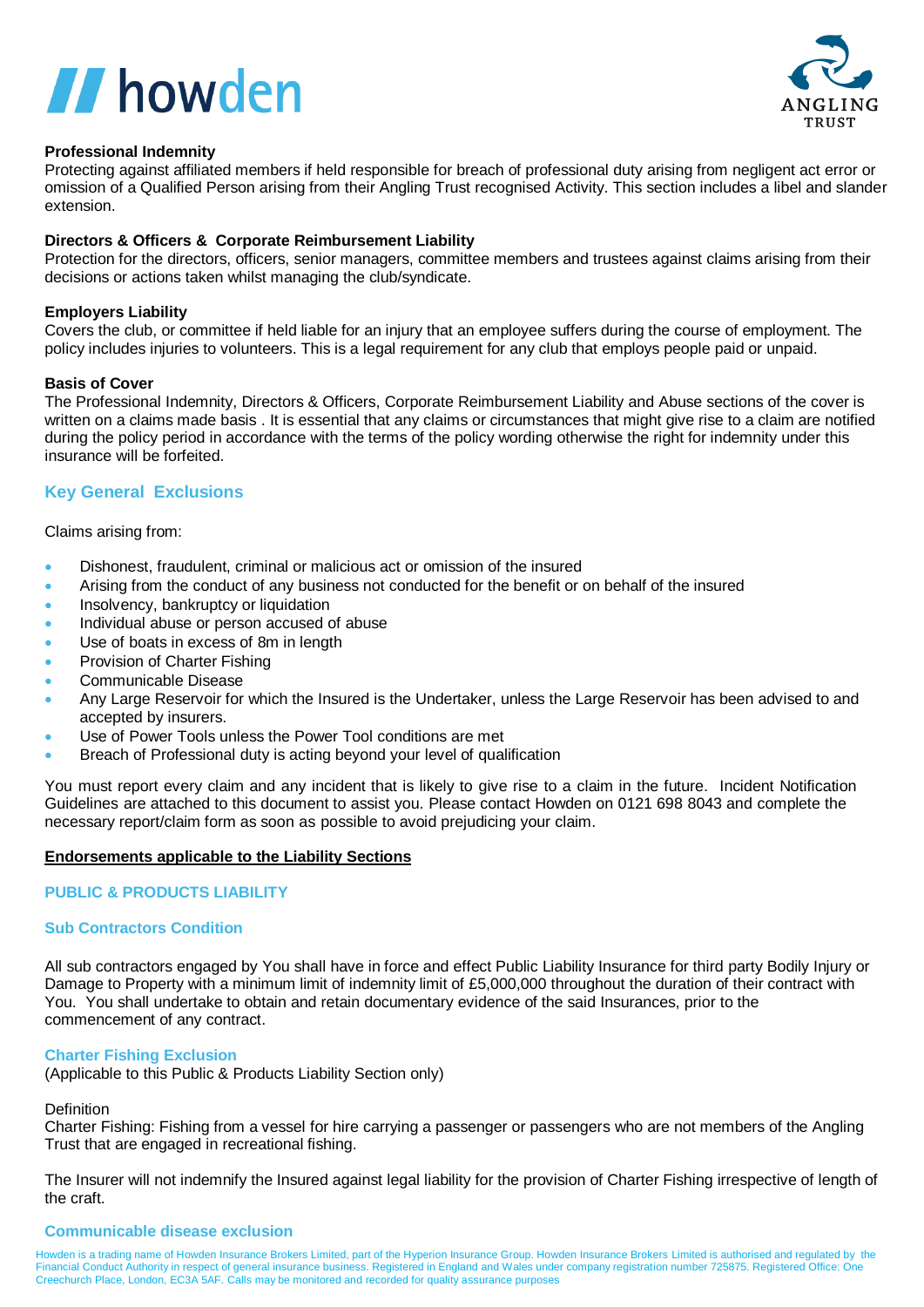

This exclusion is applicable to the Public & Products Liability Section only.

It is understood and agreed that this Policy does not cover any loss caused directly or indirectly, contributed to, by, or attributable to a Communicable Disease or fear or threat of a Communicable Disease.

Communicable Disease means any disease capable of being transmitted from an infected person or species to a susceptible host, either directly or indirectly.

#### **Use of Power tools**

We shall not indemnify you for any legal Liability arising from the use of Power tools unless:

- Power tools are used as per the manufacturers guidelines
- Power tools are only used by competent Adult
- Power tools are to be securely locked away when not in use
- Use of Chainsaws is permitted only by users wearing the appropriate PPE equipment

#### **Abuse extension**

| Retroactive Date: | Limit of indemnity:                                                                       |
|-------------------|-------------------------------------------------------------------------------------------|
| A. 25/7/2016      | A. £2,000,000 any one claim and in the aggregate                                          |
| B. N/A            | B. £500,000 any one claim and in the aggregate                                            |
| C. N/A            | C. £100,000 any one claim and in the aggregate in respect of Insuring Agreement 2<br>only |

Excess: £1,000 each and every claim

This Extension is on a "claims made" basis. It only covers claims made You and notified to the Insurer during the Period of Insurance.

#### Operative Clause

Subject to the terms, conditions, definitions and exclusions of this **Policy** (other than as amended by this Extension), despite "Exclusions (what is not covered): 8", the **Insurer** agrees to **Indemnify You** against:

- a) all sums which **You** become legally liable to pay as damages and claimant's costs and expenses arising out of **Claims** first made against **You** and notified in writing to the **Insurer** during the **Period of Insurance**;
- b) all costs, fees and expenses incurred by **You**, with the **Insurer's** written consent, in the defence or settlement of **Claims** first made against **You** under paragraph a) above;

resulting from **Abuse or Molestation** or attempted **Abuse or Molestation** committed or alleged to have been committed after the applicable **Retroactive Date**, provided that the **Insurer's** liability will not exceed:

- i. the applicable Limit of indemnity stated in this Extension in respect of the applicable **Retroactive Date**; but not
- ii. "Limit of indemnity A" stated in this Extension in respect of the aggregate of all claims first made against **You** and notified in writing to the **Insurer** during the **Period of Insurance** irrespective of **Retroactive Dates**.

#### **Limitation**

In respect of Abuse or Molestation or attempted Abuse or Molestation committed or alleged to have been committed after "Retroactive Date C" which is not proven to have continued beyond "Retroactive Date B" the Insurer will Indemnify You against all costs, fees and expenses incurred by You, with the Insurer's written consent, in the defence or settlement of Claims first made against You and notified in writing to the Insurer during the Period of Insurance, but the Insurer will not Indemnify You against damages and claimant's costs and expenses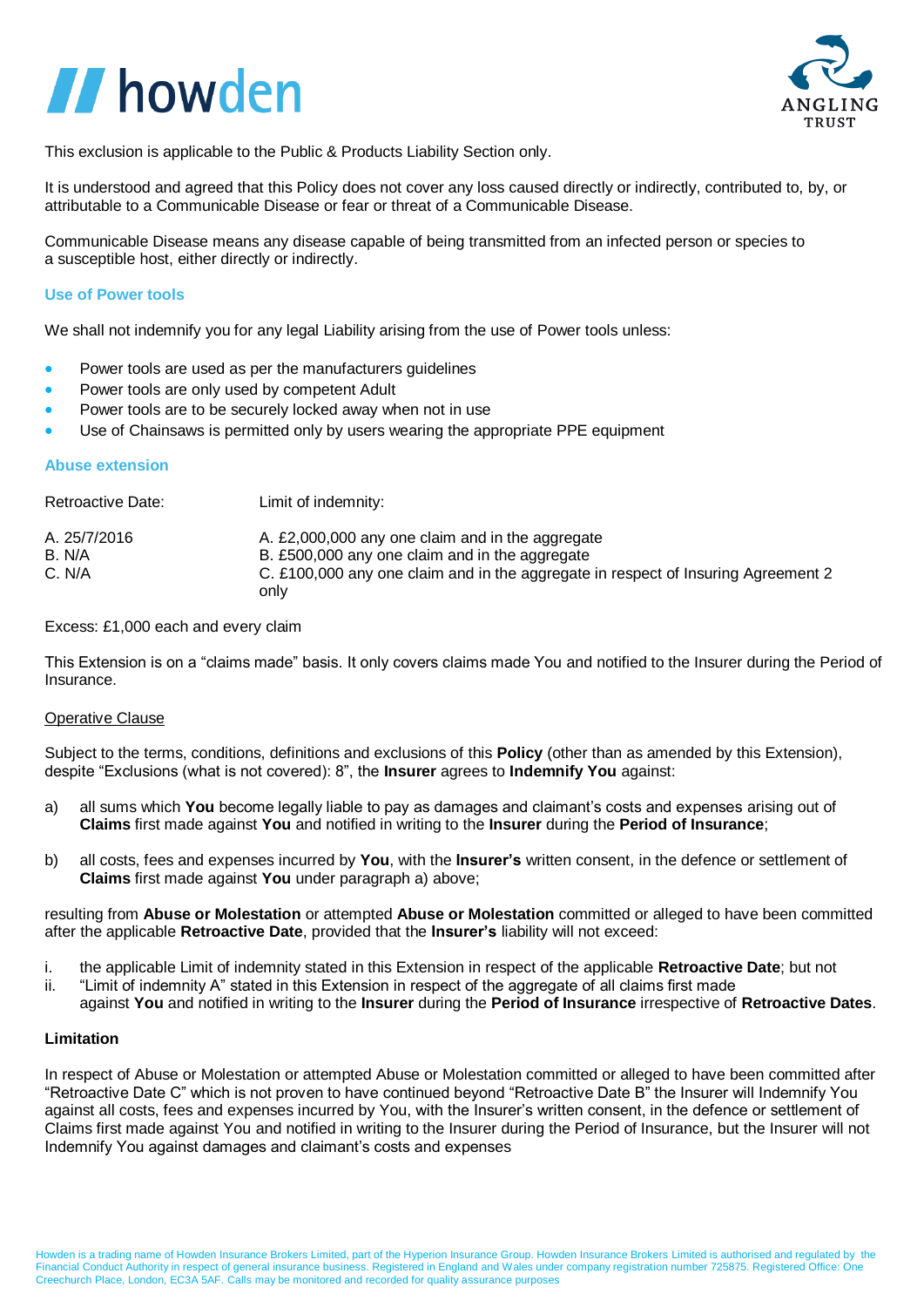



#### **Definitions**

#### **Abuse or Molestation** means:

- a) any physical, mental or emotional abuse including but not limited to harassment or bullying, voyeurism, invasion of privacy, mistreatment or maltreatment, neglect, any act of a sexual nature or any act undertaken with a sexual motive, or;
- b) any situation where **You** had a responsibility (either explicit or implied) for the welfare and well-being (physical, mental and/or emotional) of a victim and were in breach of that duty to protect those in **Your** care either through negligence or vicariously for the acts and/or omissions of **Your Employees**, **Members** or **Volunteers**.

Abuse does not include:

i. medical and/or physiotherapy and/or nursing malpractice or any error or omission in the provision medical and/or physiotherapy and/or nursing care or treatment.

Abuse which commenced or is alleged to have commenced after:

- a) "Retroactive Date C" and which is proven to have continued beyond:
	- i. "Retroactive Date B", but ceased before "Retroactive Date A" will be treated as having commenced after "Retroactive Date B" and will be subject to "Limit of indemnity B";
	- ii. "Retroactive Date A" will be treated as having commenced after "Retroactive Date A" and will be subject to "Limit of indemnity A";
- b) "Retroactive Date B" and which is proven to have continued beyond "Retroactive Date A" will be treated as having commenced after "Retroactive Date A" and will be subject to "Limit of indemnity A".

**Abuser** means the individual who committed or is alleged to have committed any **Abuse** or attempt at **Abuse**.

#### **Exclusions**

The Insurer will not:

- 1. Indemnify You for any liability for which You are entitled to indemnity under any other insurance.
- 2. Indemnify You for any liability arising from Abuse or attempt at Abuse which occurred or is alleged to have occurred before the applicable Retroactive Date specified in this Extension.
- 3. Indemnify You for any liability arising from any facts and/or circumstances, of which You had become aware before the commencement of the Period of Insurance, which a reasonable person in Your position would have considered as facts and/or circumstances which may give rise to a Claim or Claims under this Policy.
- 4. Indemnify any Abuser.
- 5. Indemnify You against;
	- a) any fines or penalties or the costs of defending criminal proceedings
	- b) punitive, exemplary, aggravated and/or multiple damages.
- 6. Indemnify You for any liability arising out of any failure to comply with procedural guidelines established by You concerning Abuse.
- 7. Indemnify any person who has or has been alleged to have:
	- a) authorised or permitted Abuse;
	- b) disregarded knowledge of Abuse;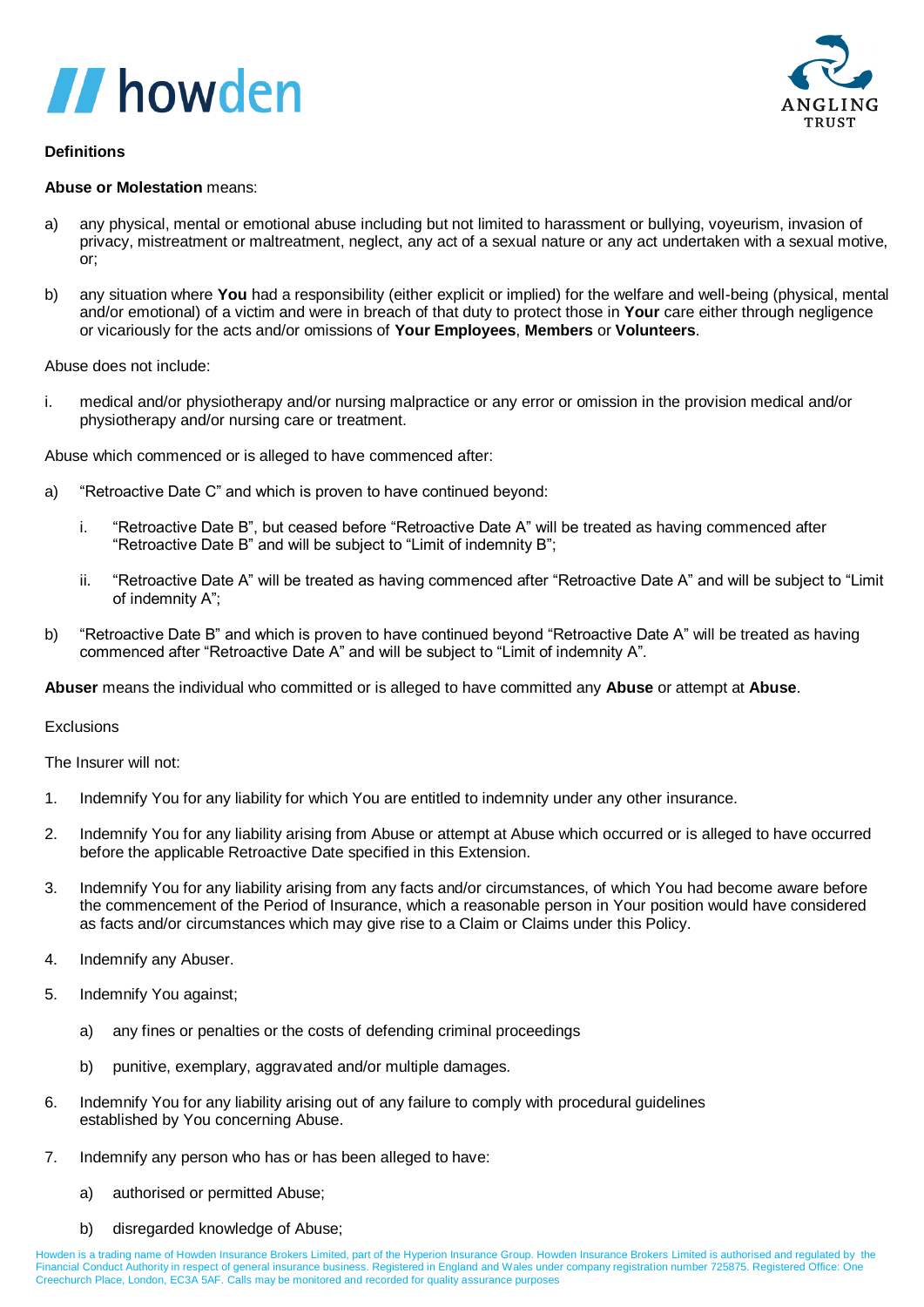

c) had actual or constructive knowledge of Abuse and failed to notify a person with specific responsibility for the protection of children or vulnerable adults from Abuse;

- d) aided or contributed to or supported Abuse; or
- e) Intentionally or wilfully failed to comply with any procedure, regulation or licence designed to protect children or vulnerable adults from Abuse

#### **Conditions**

- 1. You must bear the Excess (inclusive of costs and expenses in the defence or settlement of each claim) stated in this Extension.
- 2. For the purpose of determining the Excess applicable to any Indemnity provided under this Extension, it is expressly agreed that all acts of Abuse or attempt(s) at Abuse suffered by any individual bringing a claim against You will be deemed to have arisen out of one originating cause. If there is more than one victim of Abuse by the same Abuser(s):
	- a) claims brought against You by each individual who suffered Abuse or attempt(s) at Abuse by the same Abuser(s) will be treated as separate claims and be deemed to have arisen out of separate original causes; but
	- b) all acts of Abuse or attempt(s) at Abuse by the same Abuser(s) suffered by any individual bringing a claim against You will be deemed to have arisen out of one originating cause.
- 3. You must give notice in writing to the Insurer as soon as is reasonably practicable after becoming aware of any circumstances that may give rise to a Claim or Claims. Please see "How to make a claim" on page 23 of this Policy.

The following are conditions of this insurance that You need to meet as Your part of this contract. If You do not meet these conditions, the Insurer may reject a claim payment or a claim payment could be reduced. In some circumstances Your insurance may not be valid.

- 4. You must ensure that You, Your Employees, Members and anyone acting under Your control in the course of Your Business comply with all statutory legislation and requirements for dealing with children and vulnerable adults.
- 5. You must provide a written claims declaration to the Insurer upon each renewal negotiation of the Policy.

#### **Reservoirs endorsement**

#### **Definitions**

Applicable Legislation: The Reservoirs Act 1975;

Flood and Water Management Act 2010 ("FWMA"); or any subsequent similar regulation or legislation in the United Kingdom.

Large Reservoir: A body of water held above ground level, having a designated volume of at least <25,000> cubic metres or any alternative minimum volume stated in the Applicable Legislation, required to be registered with the Environment Agency .

Undertaker:

Any party having legal responsibility as the "undertaker" for a reservoir, as defined by The

Reservoirs Act 1975, or any subsequent similar regulation or legislation in the United Kingdom.

Small Reservoir:

A body of water held above ground level having a designated volume which is less than a Large Reservoir.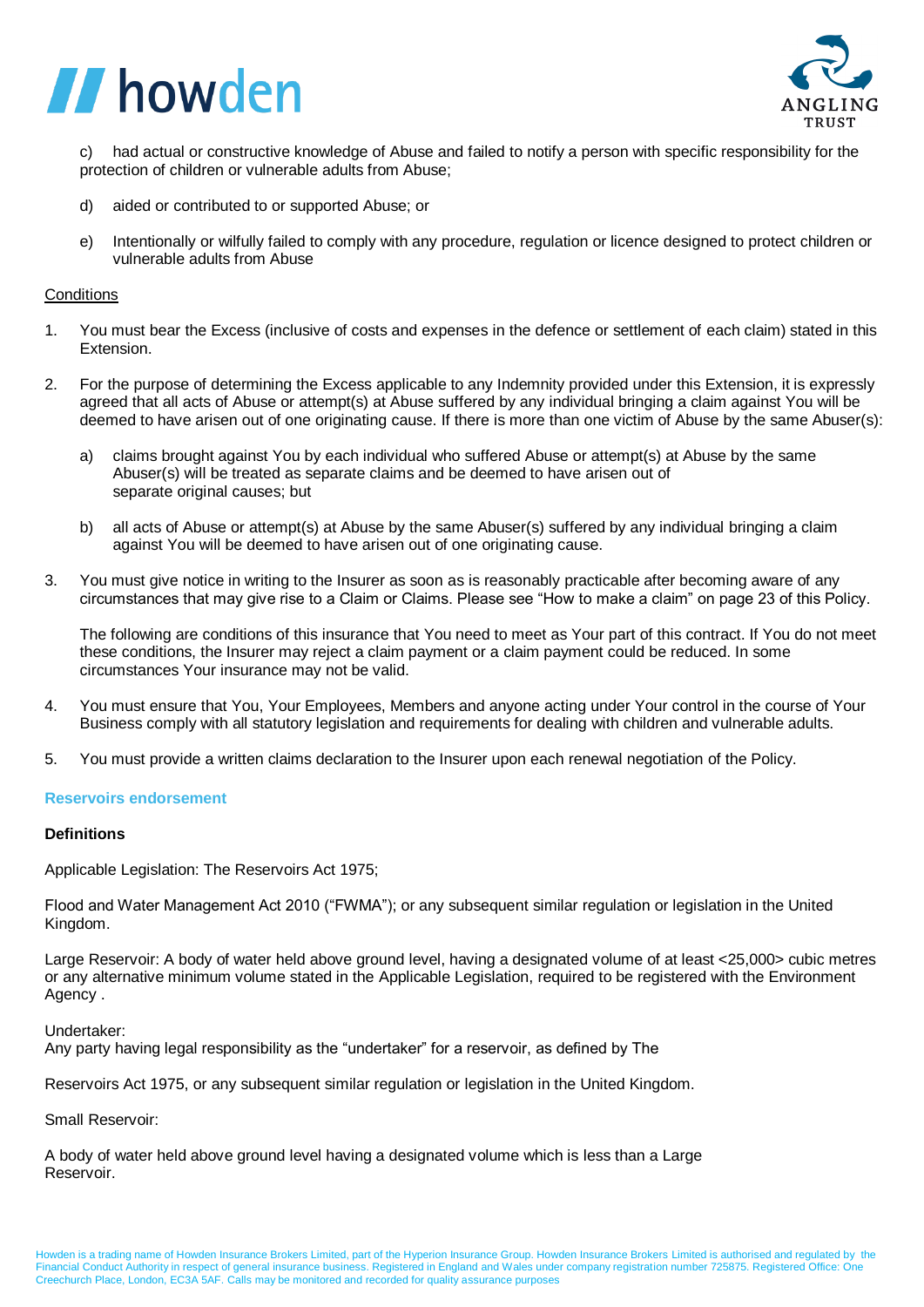

### **Conditions (things you must do)**

The following are conditions of the insurance that the Insured need to meet as the Insured's part of this contract to which this Endorsement attaches. If the Insured does not meet any of these conditions and that either causes a claim or contributes to a claim, the Insurer may reject that claim or payment in respect of that claim could be reduced.

It is a condition of this insurance that:

**the Insured must ensure that each reservoir for which the Insured becomes the Undertaker, is registered with the Environment Agency in accordance with the requirements of the Applicable Legislation in force at that time. in respect of each reservoir for which the Insured becomes the undertaker, the Insured must:**

- **have a risk assessment carried out; and then**
- **put in place a regular inspection regime;**

**if required by the Environment Agency, under the Applicable Legislation. The Insured must keep written records of all risk assessments and inspections, complete with all recommendations made, for inspection by the Insurer if they require.**

#### **Exclusion (what is not covered)**

The Insurer will not Indemnify the Insured against legal liability arising out any Large Reservoir for which the Insured is the Undertaker, unless the Large Reservoir has been advised to and accepted by us before the Occurrence which results in a Claim.

All other terms, conditions, exclusions and limitations remain unchanged.

#### **PROPERTY SECTION**

### PORTABLE ITEMS

| Territorial Limits - UK                                    |         |
|------------------------------------------------------------|---------|
| Member Club Equipment                                      | £2,000  |
| Member Club Trophies (per Club)                            | £500    |
| Stock of Fish- defined separately below (per club/fishery) | £25,000 |
|                                                            |         |

Excess: £250

11.1 Sporting Kit and Equipment Condition

### Portable Items

In the event of Damage to any of the Portable Items at the Premises or within the Territorial Limits stated in the Schedule, including whilst in Transit, directly caused by accidental Damage from any cause (including those as defined by Perils 2.1. to 2.11. inclusive under Material Damage), subject to the exclusions detailed in policy wording , We will pay to You the value of the Property Insured at the time of its loss or destruction or the amount of the Damage or at Our option reinstate or replace or repair such Property Insured or any part of it.

#### Insured Perils

**2.1** FIRE, **2.2** LIGHTNING or THUNDERBOLT,**2.3** EXPLOSION, **2.4** AIRCRAFT, **2.5** EARTHQUAKE, **2.6** STORM OR TEMPEST (excluding loss or Damage directly or indirectly caused by Flood or frost; FLOOD; BURSTING or OVERFLOWING or LEAKAGE of water pipes, water mains, water tanks or water apparatus domestic boilers or oil fired heating installations), **2.7** RIOT, CIVIL COMMOTION STRIKERS LOCKED-OUT WORKERS OR PERSONS TAKING PART IN LABOUR DISTURBANCES OR MALICIOUS PERSONS, **2.8** IMPACT, **2.9** THEFT OR ATTEMPTED THEFT, **2.10** SPINKER LEAKAGE, **2.11** SUBSIDENCE, GROUND HEAVE or LANDSLIP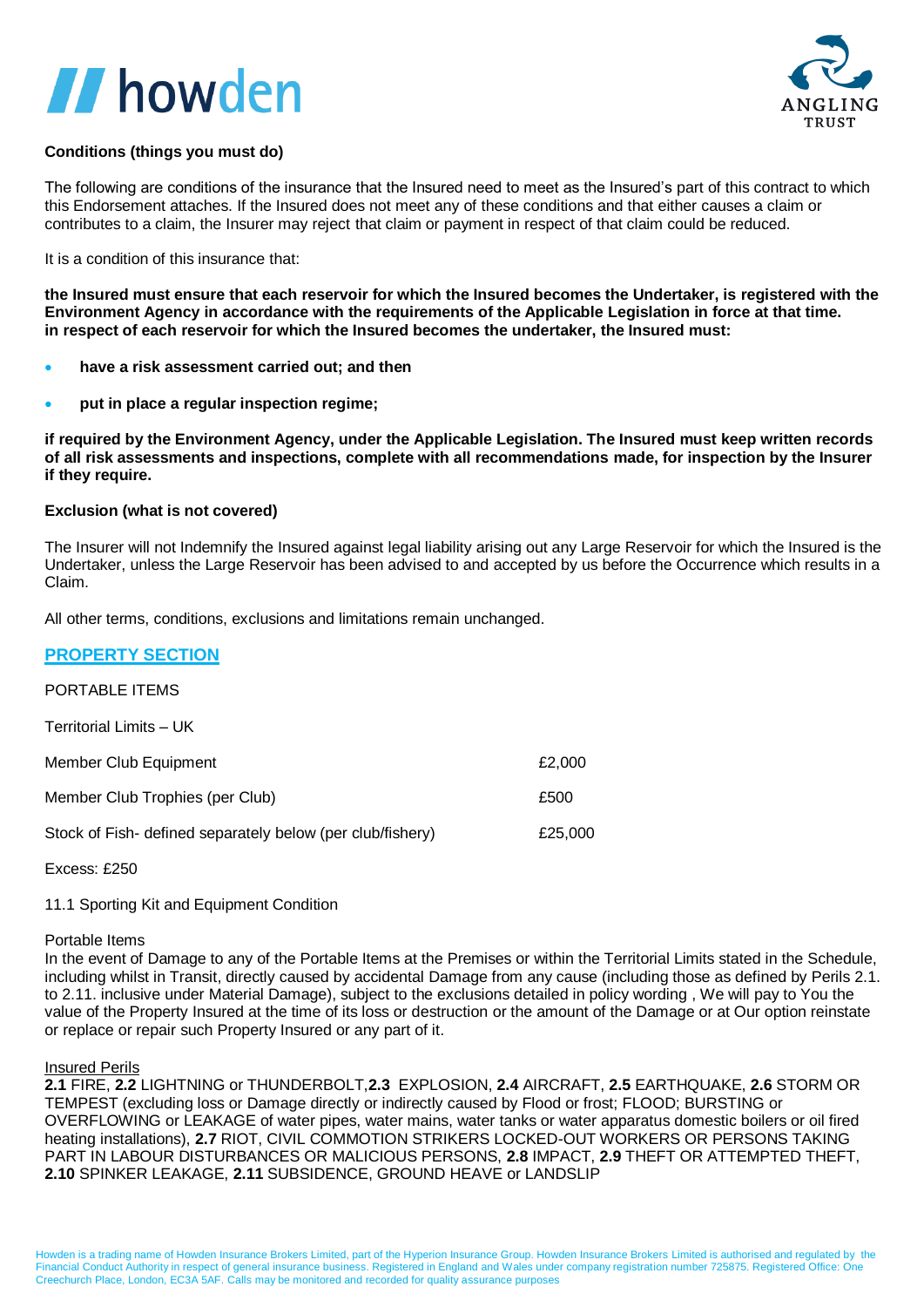

### **DAMAGE TO FISH STOCK**

Damage to fish stock is excluded other than damage caused by Storm, Malicious Damage, Theft or Death caused by Koi Herpes Virus (KHV) or Spring Viraemia of Carp (SVP), providing that the following safeguards have happened and the following preventative measures are in place:

- i) Dip-tanks are in place at the fishery and their use is mandatory for all nets, unhooking mats and weighing slings / fish retention devices, whether belonging to the individual angler or provided for anglers' use by the fishery.
- ii) The fishery should regularly monitor fishery health and should maintain appropriate records.
- iii) The fishery must report promptly to the Environment Agency in the event that any diseased or distressed fish are observed or reported in the fishery and should take appropriate action as advised by the Environment Agency.
- iv) The appropriate Environment Agency permits and permissions must be received and agreed in respect of any fish being moved and or introduced to the fishery

In respect of the Club Property Insurance the following theft restrictions apply and must be complied with for a successful claim to be considered;

Theft or attempted Theft from

any unattended vehicle unless:

a. all doors and windows are closed and securely locked and the vehicle manufacturer's security systems are in operation;

b. entry to the vehicle has been effected by forcible and violent means;

c. all items are stored out of sight in a locked boot or covered luggage area whilst in a vehicle that has been fully secured.

any Building not owned by You unless;

a. the Property Insured is the personal custody of You, any Employee or club member; or

b. the Property Insured is locked within the aforesaid Building and entry has been effected by forcible and violent means.

Your Premises when closed for Business and at all other appropriate times when left unattended, unless the intruder alarm and security precautions are in operation and entry has been effected by forcible and violent means.

### **CONSEQUENTIAL LOSS SECTION**

| Income/Revenue in respect of losses following damage to Fish stock | £5,000       |  |
|--------------------------------------------------------------------|--------------|--|
| Excess:                                                            | £250         |  |
| <b>MONEY SECTION</b>                                               |              |  |
| Money in Transit                                                   | £5,000       |  |
| Money on Business Premises (Working Hours)                         | £5,000       |  |
| Money on Business Premises (Outside Working Hours)                 | £Not Insured |  |
| Money in Safe of Strong room                                       | £5,000       |  |
| Money in Personal Custody                                          | £500         |  |
| Excess:                                                            | £50          |  |

#### SUPPLEMENTARY CLAUSES APPLICABLE

#### 31.1-3 PA following Assault

Howden is a trading name of Howden Insurance Brokers Limited, part of the Hyperion Insurance Group. Howden Insurance Brokers Limited is authorised and regulated by the Financial Conduct Authority in respect of general insurance business. Registered in England and Wales under company registration number 725875. Registered Office: One Creechurch Place, London, EC3A 5AF. Calls may be monitored and recorded for quality assurance purposes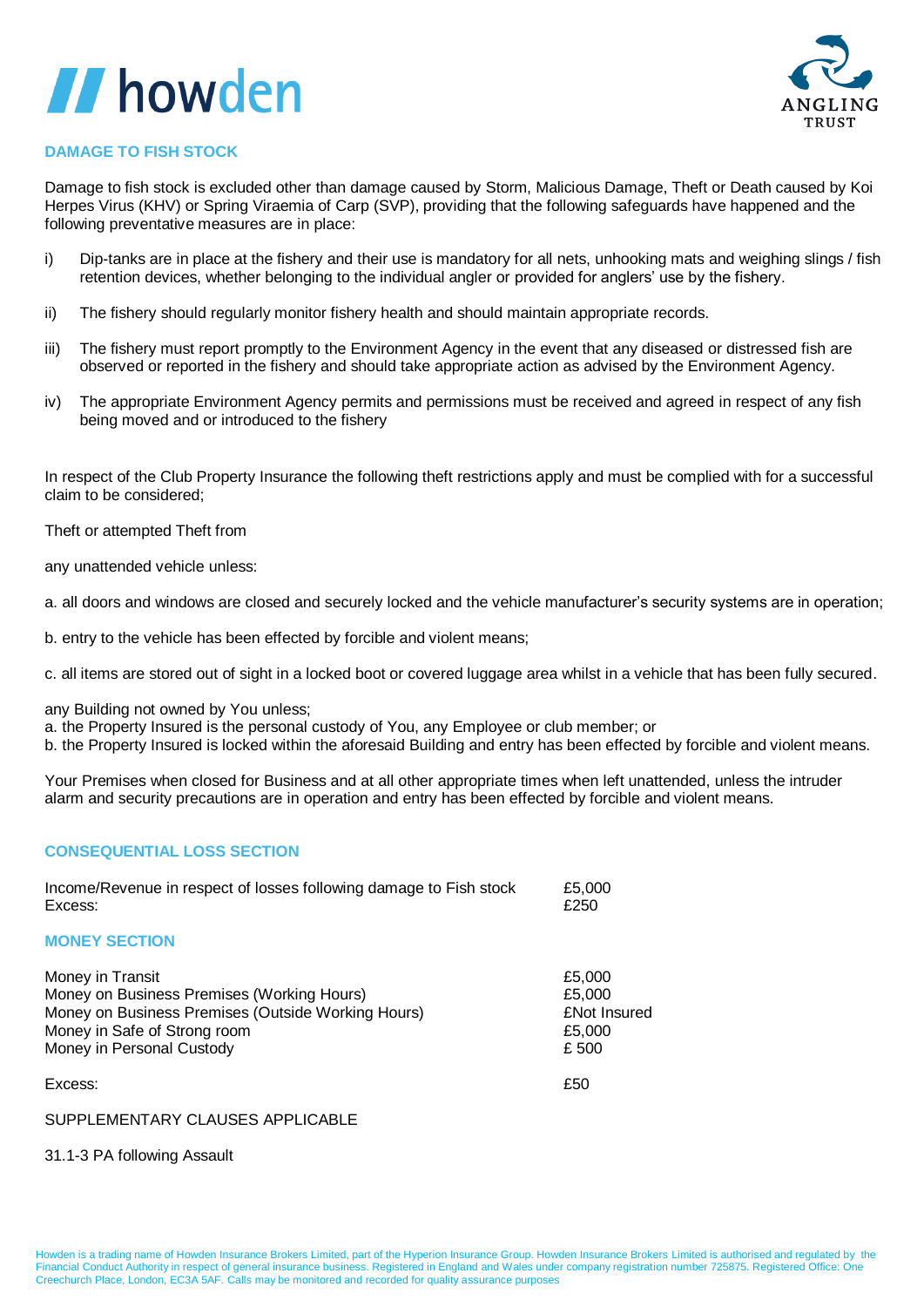### **GLASS SECTION**

| <b>External Glass</b>                | Yes    |
|--------------------------------------|--------|
| Internal Glass                       | Yes    |
| Advertising or identification signs: | No     |
| <b>EXTENSIONS</b>                    |        |
| Tomporon, Chuttoring                 | 21. UU |

| <b>Temporary Shuttering</b> | £1.000 |
|-----------------------------|--------|
| Damage to Frames            | £1.000 |
| Signwriting                 | £1.000 |

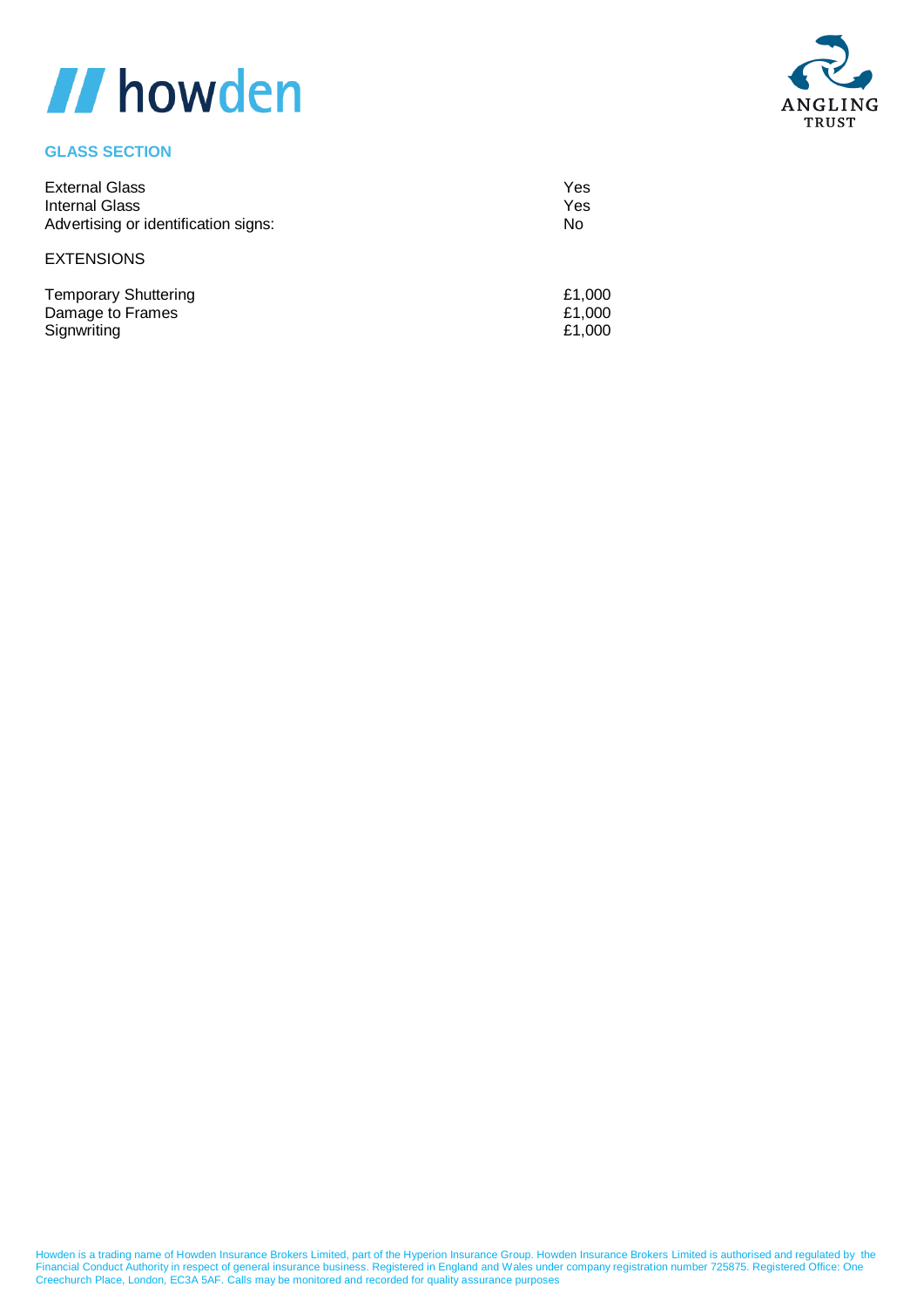

### **Summary of Personal Accident Cover**

Capital Benefits £5,000 The percentage of this amount which is Payable for each of events 4.1.1 to 4.1.6 as detailed in the policy document:

| <b>Benefit</b><br>Clause | <b>Benefit Description</b>                                                                                                                                                                                                                                                                                                                                                | <b>Benefit</b><br>Percentage                                                | Benefit amount |
|--------------------------|---------------------------------------------------------------------------------------------------------------------------------------------------------------------------------------------------------------------------------------------------------------------------------------------------------------------------------------------------------------------------|-----------------------------------------------------------------------------|----------------|
| 4.1.1                    | Death of Insured Persons aged 18 years and over<br>Death of Insured Persons aged less than 18 years.                                                                                                                                                                                                                                                                      | 100%<br>20%                                                                 | £5000<br>£1000 |
| 4.1.2                    | Total and irrecoverable loss of use of all sight in both eyes and/or<br>total and irrecoverable loss of use of both hands or both feet or of<br>one hand and one foot.                                                                                                                                                                                                    | 100%                                                                        | £5000          |
| 4.1.3                    | Total and irrecoverable loss of use of one hand or one foot<br>together with total and irrecoverable loss of all sight in one eye.                                                                                                                                                                                                                                        | 100%                                                                        | £5000          |
| 4.1.4                    | Total and irrecoverable loss of all sight in one eye or total and<br>Irrecoverable loss of use of one hand or one foot.                                                                                                                                                                                                                                                   | 100%                                                                        | £5000          |
| 4.1.5                    | Total and permanent disablement (other than disablement resulting<br>from Events referred to in Capital Benefits 4.1.2, 4.1.3. and 4.1.4.)<br>from engaging in or attending to any profession, business or<br>Occupation whatsoever provided always that the benefits shall not<br>be payable until such Disablement has continued for a period of 12<br>calendar months. | 100%                                                                        | £5000          |
| 4.1.6                    | If the Insured Person becomes totally and permanently disabled as<br>a result of injury sustained whilst travelling to or from an event in<br>which they are engaged to play for the Insured, We will pay 20% of<br>the applicable capital benefits shown on the Policy Schedule.                                                                                         | 20%                                                                         | £1000          |
| <b>Extension</b>         |                                                                                                                                                                                                                                                                                                                                                                           | <b>Section Limit</b>                                                        |                |
|                          | Loss of income caused by Illness by Weil's Disease<br>(Leptospirosis).                                                                                                                                                                                                                                                                                                    | £50 per week                                                                |                |
|                          | Loss of two eyes                                                                                                                                                                                                                                                                                                                                                          | £50 per week up to a maximum of<br>52 weeks an excess of 14 days<br>applies |                |
|                          | Permanent total disablement                                                                                                                                                                                                                                                                                                                                               | £50 per week up to a maximum of<br>52 weeks an excess of 14 days<br>applies |                |
| Condition                | Temporary total disablement                                                                                                                                                                                                                                                                                                                                               | £50 per week up to a maximum of<br>52 weeks an excess of 14 days<br>applies |                |

**Condition**

The benefits payable under this section will only respond should You be wearing a Buoyancy Aid or Lifejacket **whilst aboard a watercraft.**

#### **Key General Exclusions**

We will not be liable for any Bodily Injury or Disablement directly or indirectly resulting from:

- 5.1. Suicide or attempted suicide, intentional self-injury or deliberate exposure to unusual danger 9except in an attempt to save life), or Your or the Insured Person's own criminal act, or an insured person being under the influence of alcohol or drugs, or suffering from mental sickness, nervous anxiety, depression, emotional disorders or stress related conditions or complaints (even if the mental sickness, nervous anxiety, depression or stress related conditions or complaints arose out of a physical Accident or Bodily Injury).
- 5.2. The Insured Person engaging in or taking part in any sport/s other than the sport/s nominated in the Policy Schedule.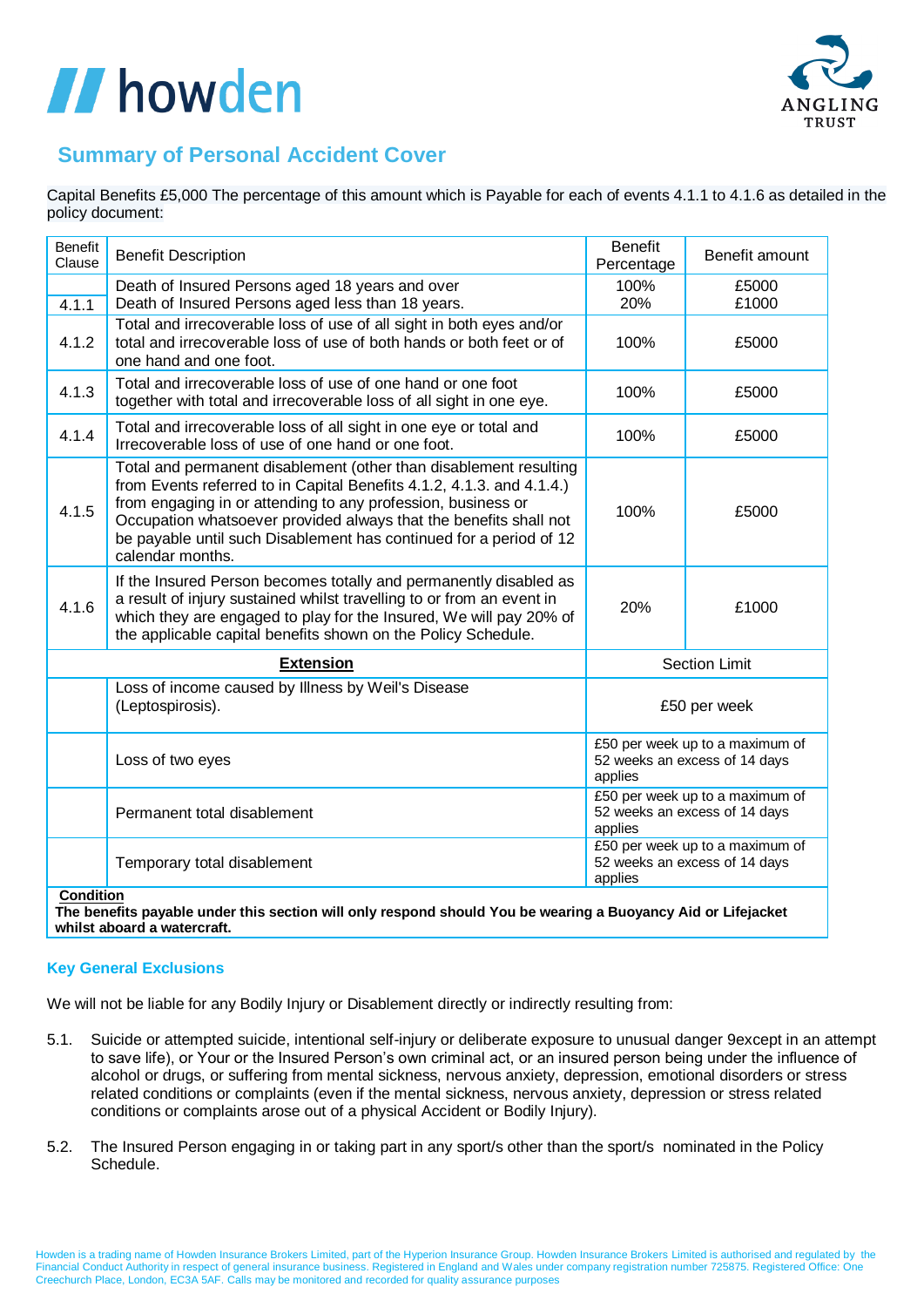

- 5.3. Driving or riding in any kind of race, or the Insured Person taking part in hazardous sports, pursuits or pastimes not declared to Us, or engaging in naval, military or air force services or operations.
- 5.4. War.
- 5.5. Death, Bodily Injury, illness, loss, damage, cost or expense of whatsoever nature directly or indirectly caused by, resulting from or in connection with Act of Terrorism regardless of any other cause or event contributing concurrently or in any other sequence to the loss.

Furthermore this Policy also excludes death, Bodily Injury, illness, loss, damage, cost or expense of whatsoever nature directly or indirectly caused by resulting from or in connection with any action taken in controlling, preventing, suppressing or in any way relating to any Act of Terrorism.

- 5.6. Any pre-existing defect, infirmity or sickness at the time of the Insured Person's Bodily Injury.
- 5.7. The Insured Person engaging in air travel except as a passenger in a properly licensed multi-engine aircraft being operated by a licensed commercial air carrier or owned and operated by a commercial concern.
- 5.8. All claims arising out of unreasonable failure to seek or follow medical advice.
- 5.9. Acquired Immune Deficiency Syndrome (AIDS) or AIDS Related Complex (ARC), howsoever this syndrome has been acquired or may be named.
- 5.10. Ionising radiation or radioactive contamination.
- 5.11. Contracting a sexually transmitted disease, pregnancy, childbirth, miscarriage, abortion or infertility treatment and also medical operations or treatments which are not medically necessary, including cosmetic or beauty treatments.
- 5.12. Any medical or surgical procedure performed on the Insured Person for any gradually developing bodily deterioration whatever the cause of that deterioration.
- 5.13. Sickness, disease or disorder of any kind.

**This document is intended to be a summary of cover and full copies of the policy wordings including terms, condition & exclusions are available on request. For any queries concerning the details above, please contact Howden on 0121 698 8000, who are the Insurance Brokers for the Angling Trust.**

**Details of the Angling Trust recognised activity and additional information regarding your membership insurance can be located at Howden Angling Trust Insurance Centre [https://www.howdengroup.com/uk](https://www.howdengroup.com/uk-en/angling-trust)[en/angling-trus](https://www.howdengroup.com/uk-en/angling-trust)**t